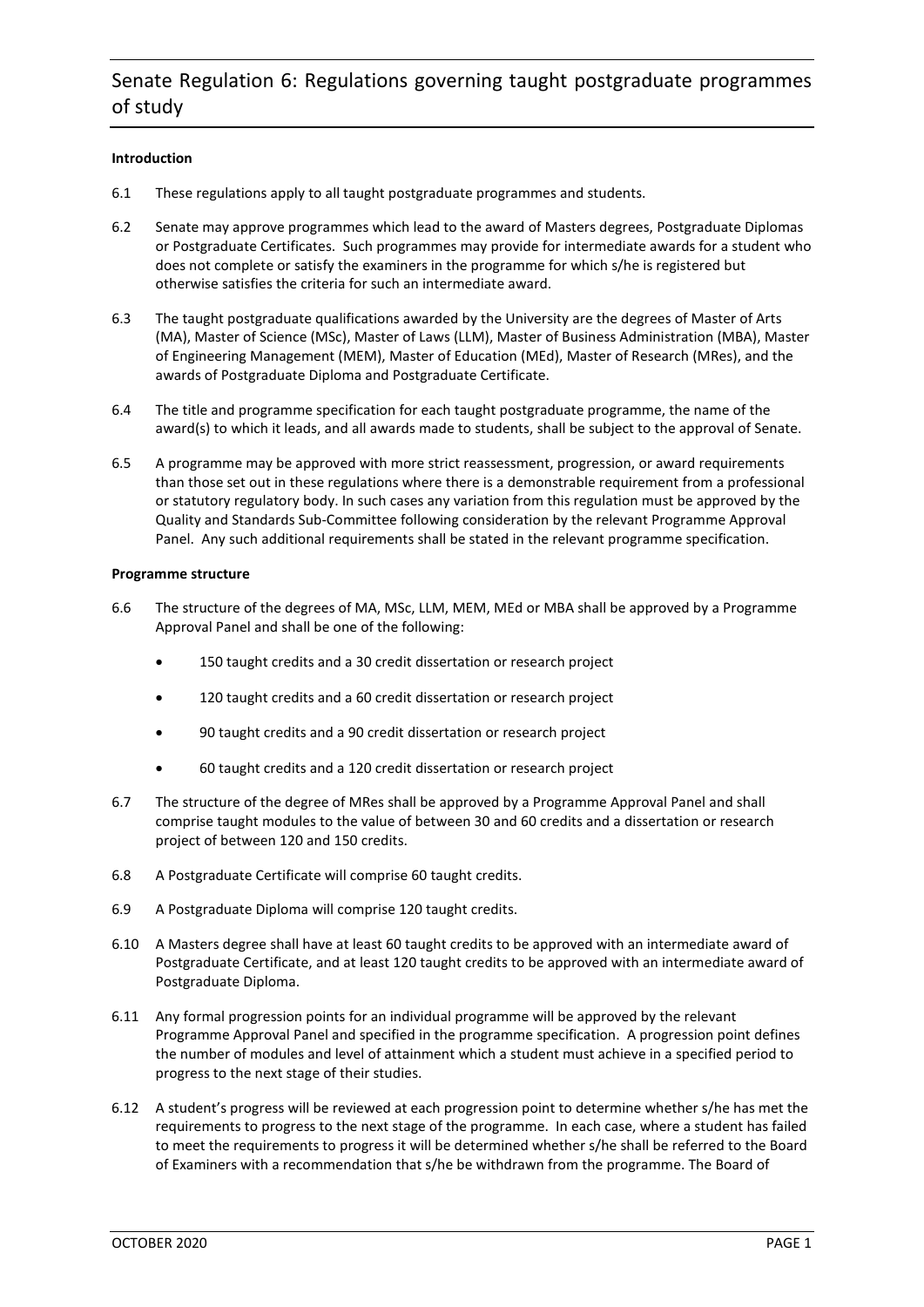Examiners shall consider whether any intermediate award may be made based on the student's academic achievement.

- 6.13 The submission date for the final piece of assessment for a full-time programme with a normal period of registration of one year, and with a start date at the beginning of the academic year, shall be 30 September in each year.
- 6.14 For a programme approved with a different normal period of registration, or with a start date at a different time of the year, the relevant Programme Approval Panel shall agree the submission date for the final piece of assessment and this shall be set out in the programme specification.

### **Modules**

- 6.15 A taught module shall normally be not less than 15 credits and not more than 30 credits in volume.
- <span id="page-1-0"></span>6.16 Each module specification shall state how the components of a module shall be combined to form a module mark and whether a particular mark must be gained in an individual component for the module to be passed.
- 6.17 Each assessment for a module shall be marked or graded in accordance with the generic grade descriptors issued by the Academic Policy Committee for postgraduate programmes.
- 6.18 The pass mark shall be 50% or a grade of 'C' for all assessments and modules. Where a module is passed at 50% credit shall be given for that module, subject to the satisfaction of any additional criteria required under paragraph [6.16.](#page-1-0)

| <b>Assessment or Module Mark</b> | Grade | <b>Outcome</b> |
|----------------------------------|-------|----------------|
| ≥70%                             | A     | Pass           |
| $60 - 69%$                       | B     | Pass           |
| $50 - 59%$                       | C     | Pass           |
| $40 - 49%$                       | D     | Fail           |
| < 40%                            | F     | Fail           |

The following outcomes are permitted for an individual assessment component and a module:

6.19 Each assessment component and module mark shall be expressed as an integer, or a grade, and components shall be combined using the rounding conventions of the University's student record system.

#### **Re-assessment**

- 6.20 Where a student fails to achieve the 50% pass mark in a module s/he shall, subject to the requirements of paragraphs [6.21,](#page-1-1) 6.23 and [6.25 below,](#page-2-0) be entitled to re-sit or re-submit any of the failed components of assessment associated with the module in which they scored less than 50%, on one occasion only. A student will not be re-assessed in a module or module component where the 50% pass mark has already been obtained, except where a module mark of 50% or more has been obtained but a pass in the failed component is a requirement for a pass in the module as a whole. In such cases, the student shall be entitled to resit the failed component for the purposes of passing the module but the original module mark will not be amended.
- <span id="page-1-1"></span>6.21 The nature of a piece of coursework, for example work done in the laboratory or during fieldwork, may mean that the coursework cannot be reassessed in the same form. If the coursework is necessary to assess the learning outcomes for the module, no suitable alternative assessment is possible, and failure in that component means that the module is failed overall, then the module will be deemed to have been failed without the possibility of reassessment.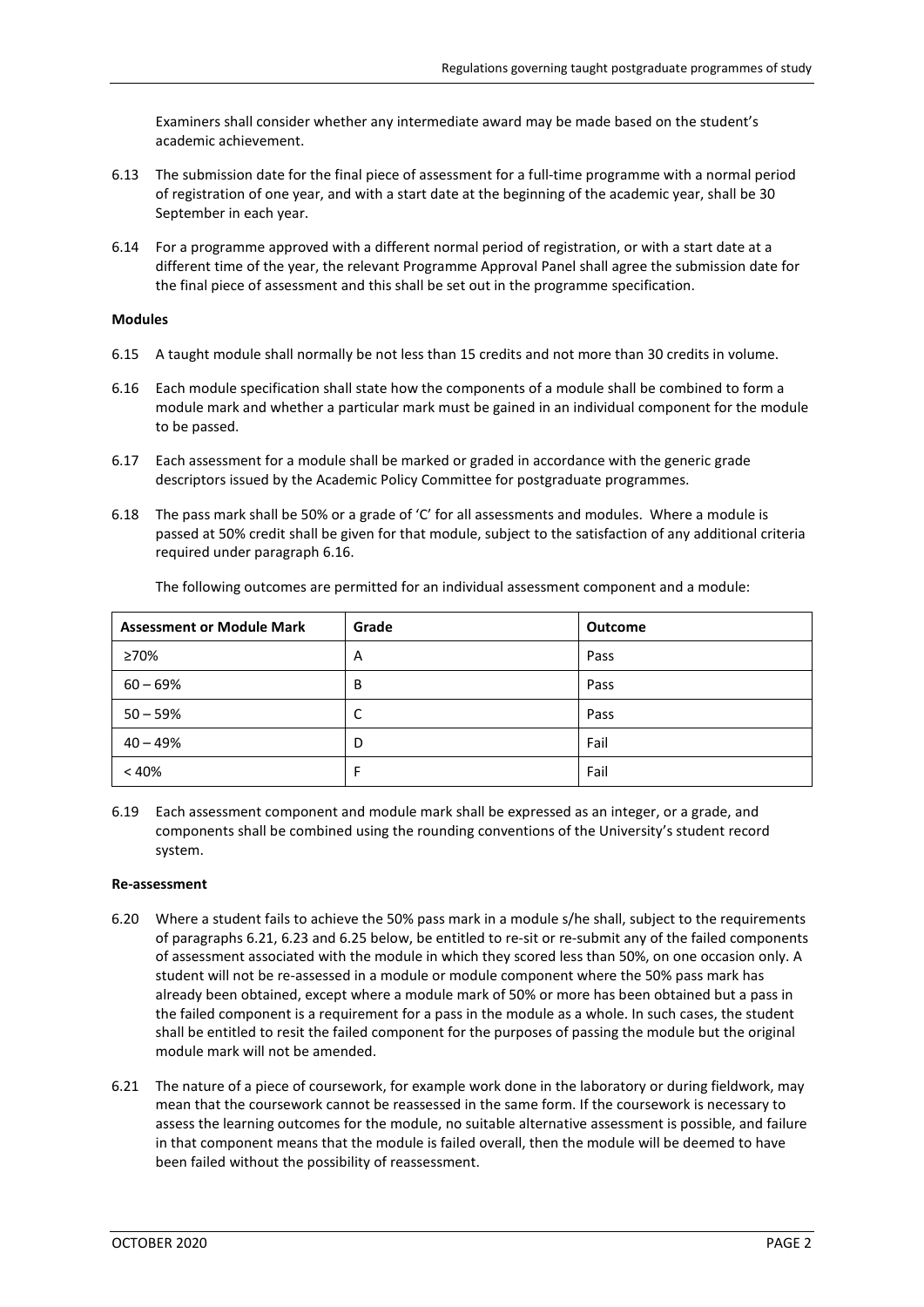- 6.22 The maximum mark awarded for a re-assessed component of assessment will be 50%. Where a student completes a reassessment in a component, the higher of the original mark or the capped reassessment mark will be used to calculate the module outcome.
- 6.23 The number of credits of taught modules that a student shall be entitled to re-sit or re-submit is half of the credit value of the taught component of the programme, up to a maximum value of 60 credits.
- 6.24 A student may, at the discretion of the Panel of Examiners, be permitted to undertake an alternative piece of re-assessment in place of a failed assessment component in a taught module. Alternative reassessment methods shall be stated in the relevant module specification. In exceptional circumstances, further alternative arrangements may be approved by the Panel of Examiners for the programme.
- <span id="page-2-0"></span>6.25 One resubmission of the dissertation or research project will normally be allowed. However, where practical or laboratory work is involved, see paragrap[h 6.26 below.](#page-2-1)
- <span id="page-2-1"></span>6.26 Where a student has completed a dissertation or research project which must be done in residence, for example, one based on laboratory or field work, and has failed the module, a Panel of Examiners will either
	- provide an opportunity for a resubmission, where the failure relates to the quality of the written submission for the module; or
	- provide an alternative reassessment, where it is possible to do so to allow the student an appropriate opportunity to demonstrate achievement of the learning outcomes for the module; or
	- deem the student to have failed the module without an opportunity for reassessment, where the failure relates to laboratory or field work which cannot be repeated.

#### **Progression requirements**

6.27 The progress of each student shall be considered by a Board of Examiners at the end of the taught component of the programme. The Board of Examiners shall determine whether a student is permitted to progress to the dissertation or research project. Where the structure of a programme is such that a student has already begun work on his/her dissertation or research project, the Board of Examiners shall determine whether the student may continue with this work.

| <b>Taught Module Credits</b><br><b>Failed at First Attempt</b> | <b>Progression Rule</b>                                                                                                                                                                                                                                                                 |
|----------------------------------------------------------------|-----------------------------------------------------------------------------------------------------------------------------------------------------------------------------------------------------------------------------------------------------------------------------------------|
| Up to 30 credits                                               | A student will proceed to, or continue with, the dissertation or research project<br>and is entitled to re-sit failed modules up to the maximum credit value set out in<br>paragraph 6.23 above, at the earliest opportunity.                                                           |
|                                                                | If, after reassessment, a student has any module mark of $<$ 40%, Grade 'F', s/he<br>will not be allowed to continue work on the dissertation or research project and<br>shall be considered at the next meeting of the Board of Examiners.                                             |
| 31 - 45 credits                                                | A student will proceed to or continue with, the dissertation or research project<br>and is entitled to re-sit failed modules up to the maximum credit value set out in<br>paragraph 6.23 above, at the earliest opportunity.                                                            |
|                                                                | If, after reassessment, a student has more than 30 credits of failed modules, or<br>any module mark of < 40%, Grade 'F', s/he will not be allowed to continue work<br>on the dissertation or research project and shall be considered at the next<br>meeting of the Board of Examiners. |

6.28 In making progression decisions for students on MA, MSc, LLM, MEM, MEd, and MBA programmes, a Board of Examiners shall adopt the following progression requirements: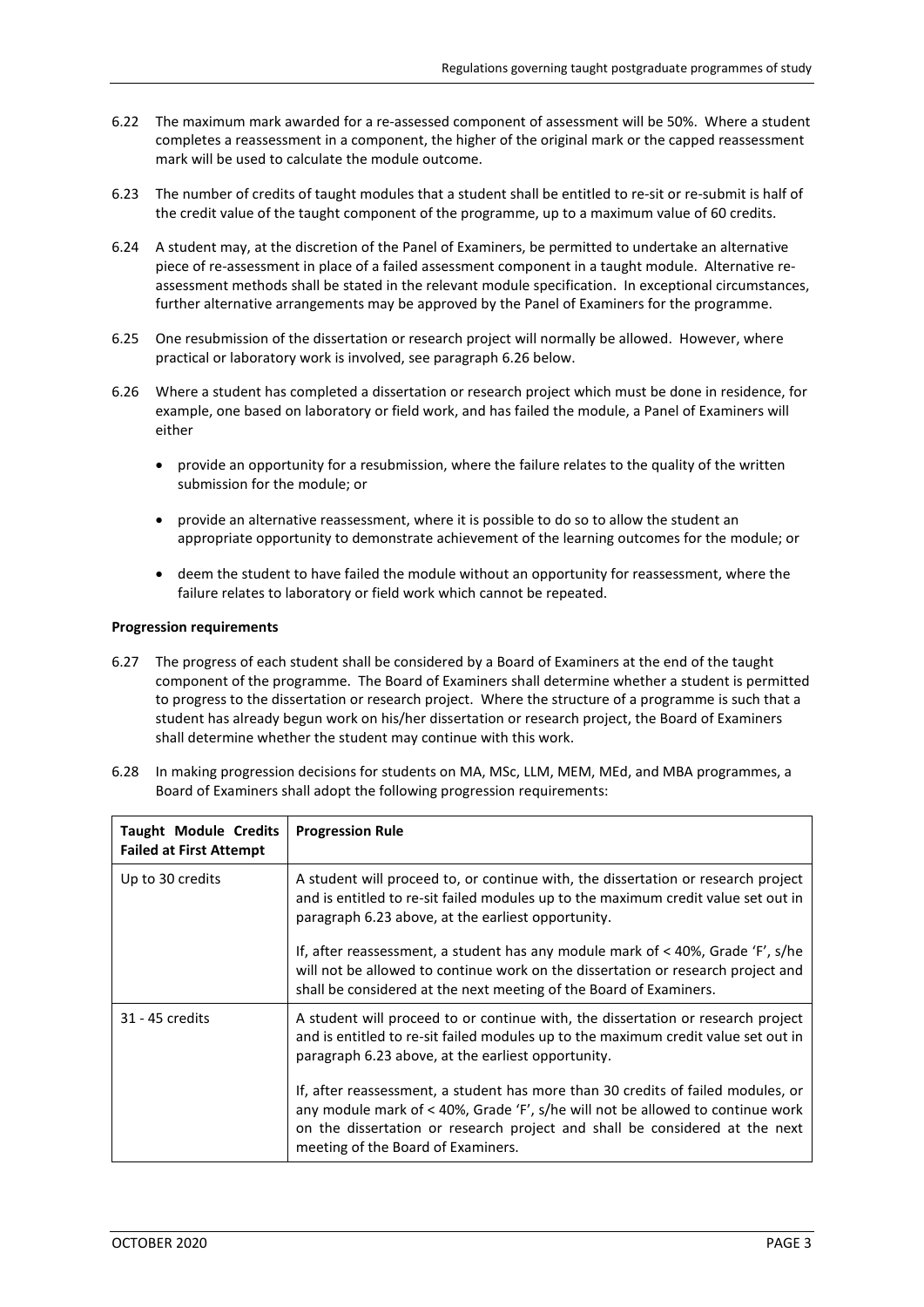| <b>Taught Module Credits</b><br><b>Failed at First Attempt</b> | <b>Progression Rule</b>                                                                                                                                                                                                                                                                                                                            |
|----------------------------------------------------------------|----------------------------------------------------------------------------------------------------------------------------------------------------------------------------------------------------------------------------------------------------------------------------------------------------------------------------------------------------|
| $46 - 60$ credits                                              | A student will not proceed to, or continue with, the dissertation or research<br>project but is entitled to re-sit failed modules, up to the maximum credit value<br>set out in paragraph 6.23 above at the earliest opportunity.                                                                                                                  |
|                                                                | If, after reassessment, a student has 30 credits or fewer of failed modules, and<br>no module mark < 40%, s/he will be allowed to progress to, or continue with, the<br>dissertation research project.                                                                                                                                             |
|                                                                | If, after reassessment, a student has more than 30 credits of failed modules, or<br>any module mark of < 40%, Grade 'F', s/he will not be allowed to continue work<br>on the dissertation or research project and shall be considered at the next<br>meeting of the Board of Examiners.                                                            |
| More than 60 credits                                           | A student will not proceed to, or continue with, the dissertation or research<br>project, but is entitled to re-sit failed modules up to the maximum credit value<br>set out in paragraph 6.23 above in order to meet the requirements for<br>intermediate award, where the relevant programme specification makes<br>provision for such an award. |
|                                                                | Where there is no provision for an intermediate award, or where the number of<br>credits failed is such that the student cannot redeem a sufficient number to meet<br>the requirements for an intermediate award, a board of examiners shall<br>terminate his/her course for academic failure.                                                     |

6.29 In making progression decisions for students on MRes programmes, a Board of Examiners shall adopt the progression requirements set out in paragraph 6.28 above, but shall not permit a student to progress to, or continue with, a dissertation or research project unless it would be possible for the student to meet the requirements for award following successful reassessment.

# **Criteria for and classification of awards**

6.30 A Postgraduate Certificate, a Postgraduate Diploma and a Masters degree may be awarded with pass, merit, or distinction. In all cases classification is determined **either** on the basis of an overall credit weighted average **or** preponderance of credits, whichever leads to the better result for a student. The following descriptors apply:

| <b>Classification</b> | <b>Descriptor</b>                                                                                                                                                                                                                                                                                                                                                                                                                                                                                                                                                                                                               |
|-----------------------|---------------------------------------------------------------------------------------------------------------------------------------------------------------------------------------------------------------------------------------------------------------------------------------------------------------------------------------------------------------------------------------------------------------------------------------------------------------------------------------------------------------------------------------------------------------------------------------------------------------------------------|
| Pass                  | To be awarded a pass a student will have demonstrated achievement of the<br>specified learning outcomes of the programme to a satisfactory standard,<br>demonstrating a critical and substantial understanding of the topic. They will have<br>demonstrated the ability to develop an independent, systematic and logical or<br>insightful argument or evaluation. They will also have demonstrated a significant<br>degree of competence in the appropriate use of the relevant literature, theory,<br>methodologies, practices, and tools and shown evidence of clarity, focus and<br>cogency in communication.               |
| Merit                 | To be awarded a merit a student will have demonstrated achievement of the<br>specified learning outcomes of the programme to a very good standard,<br>demonstrating a well-developed, critical and comprehensive understanding of the<br>topic. They will have demonstrated the ability to develop an independent,<br>systematic and logical or insightful argument or evaluation. They will also have<br>demonstrated a high degree of competence in the appropriate use of the relevant<br>literature, theory, methodologies, practices, and tools, and shown a high level of<br>clarity, focus and cogency in communication. |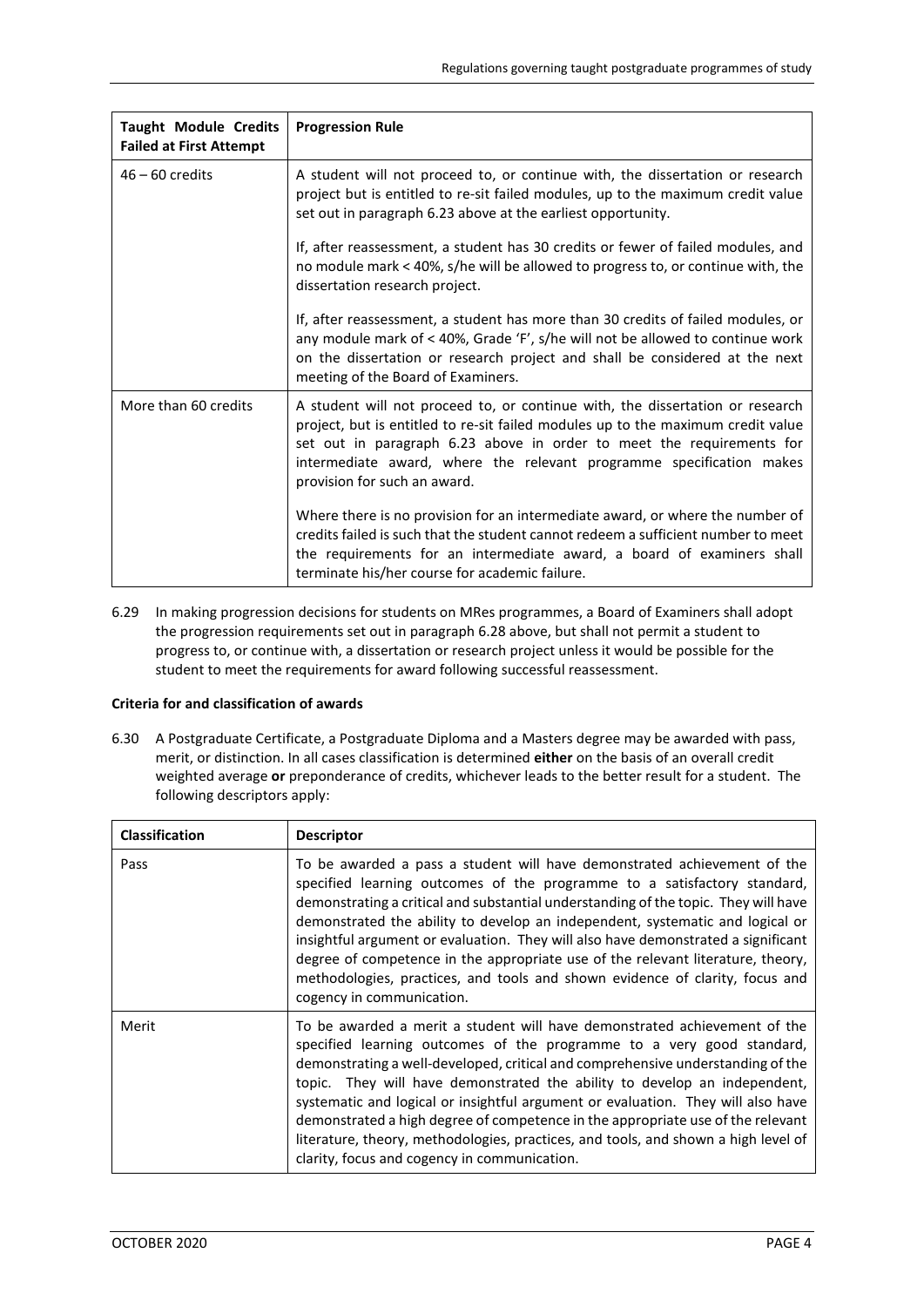| <b>Classification</b> | <b>Descriptor</b>                                                                                                                                                                                                                                                                                                                                                                                                                                                                                                                                                                                                                                       |
|-----------------------|---------------------------------------------------------------------------------------------------------------------------------------------------------------------------------------------------------------------------------------------------------------------------------------------------------------------------------------------------------------------------------------------------------------------------------------------------------------------------------------------------------------------------------------------------------------------------------------------------------------------------------------------------------|
| <b>Distinction</b>    | To be awarded a distinction a student will have demonstrated achievement of the<br>specified learning outcomes of the programme to an excellent standard,<br>demonstrating a sophisticated, critical and thorough understanding of the topic.<br>They will have demonstrated evidence of originality of thought and the ability to<br>develop an independent, highly systematic and logical or insightful argument or<br>evaluation. They will also have demonstrated excellence in the appropriate use<br>of the relevant literature, theory, methodologies, practices, and tools, and shown<br>excellent clarity, focus and cogency in communication. |

<span id="page-4-0"></span>6.31 For a Postgraduate Certificate, a student must have attempted every assessment component for each of the taught modules, unless mitigating circumstances have been accepted, and have achieved the following thresholds:

| Award                                        | <b>Taught modules</b>                                                                                    | <b>Failed credit</b>                                                                                       |  |
|----------------------------------------------|----------------------------------------------------------------------------------------------------------|------------------------------------------------------------------------------------------------------------|--|
| Postgraduate Certificate                     | A credit-weighted average mark of at<br>least 50%, or at least 45 credits at<br>50%, grade 'C', or above | No more than 15 credits with a mark of<br>less than 50%, grade 'D', and no module<br>mark < 40%, grade 'F' |  |
| Postgraduate Certificate<br>with Merit       | A credit-weighted average mark of at<br>least 60%, or at least 45 credits at<br>60%, grade 'B' or above  | No credits with a mark of less than 50%.<br>grade 'D'                                                      |  |
| Postgraduate Certificate<br>with Distinction | A credit-weighted average mark of at<br>least 70%, or at least 45 credits at<br>70%, grade 'A' or above  | No credits with a mark of less than 50%,<br>grade 'D'                                                      |  |

- 6.32 Where a Postgraduate Certificate is to be awarded as an intermediate award and a student has attempted taught modules to a value greater than 60 credits, the thresholds set out in [6.31 above](#page-4-0) shall be applied to the 60 credits identified to meet the criteria for the award of a Postgraduate Certificate.
- <span id="page-4-1"></span>6.33 For a Postgraduate Diploma, a student must have attempted every assessment component for each of the modules of the taught modules, unless mitigating circumstances have been accepted, and have achieved the following thresholds:

| Award                                    | <b>Taught Modules</b>                                                                                    | <b>Failed credit</b>                                                                                       |
|------------------------------------------|----------------------------------------------------------------------------------------------------------|------------------------------------------------------------------------------------------------------------|
| Postgraduate Diploma                     | A credit-weighted average mark of at<br>least 50%, or at least 90 credits at<br>50%, grade 'C', or above | No more than 30 credits with a mark of<br>less than 50%, grade 'D', and no module<br>mark < 40%, grade 'F' |
| Postgraduate Diploma<br>with Merit       | A credit-weighted average mark of at<br>least 60%, or at least 90 credits at<br>60%, grade 'B' or above  | No more than 15 credits with a mark of<br>less than 50%, grade 'D' and no mark <<br>40%, grade 'F'         |
| Postgraduate Diploma<br>with Distinction | A credit-weighted average mark of at<br>least 70%, or at least 90 credits at<br>70%, grade 'A' or above  | No credits with a mark of less than 50%.<br>grades 'D' or 'F'                                              |

6.34 Where a Postgraduate Diploma is to be awarded as an intermediate award and a student has attempted taught modules to a value greater than 120 credits, the thresholds set out in [6.32 above](#page-4-1) shall be applied to the 120 credits identified to meet the criteria for the award of a Postgraduate Diploma.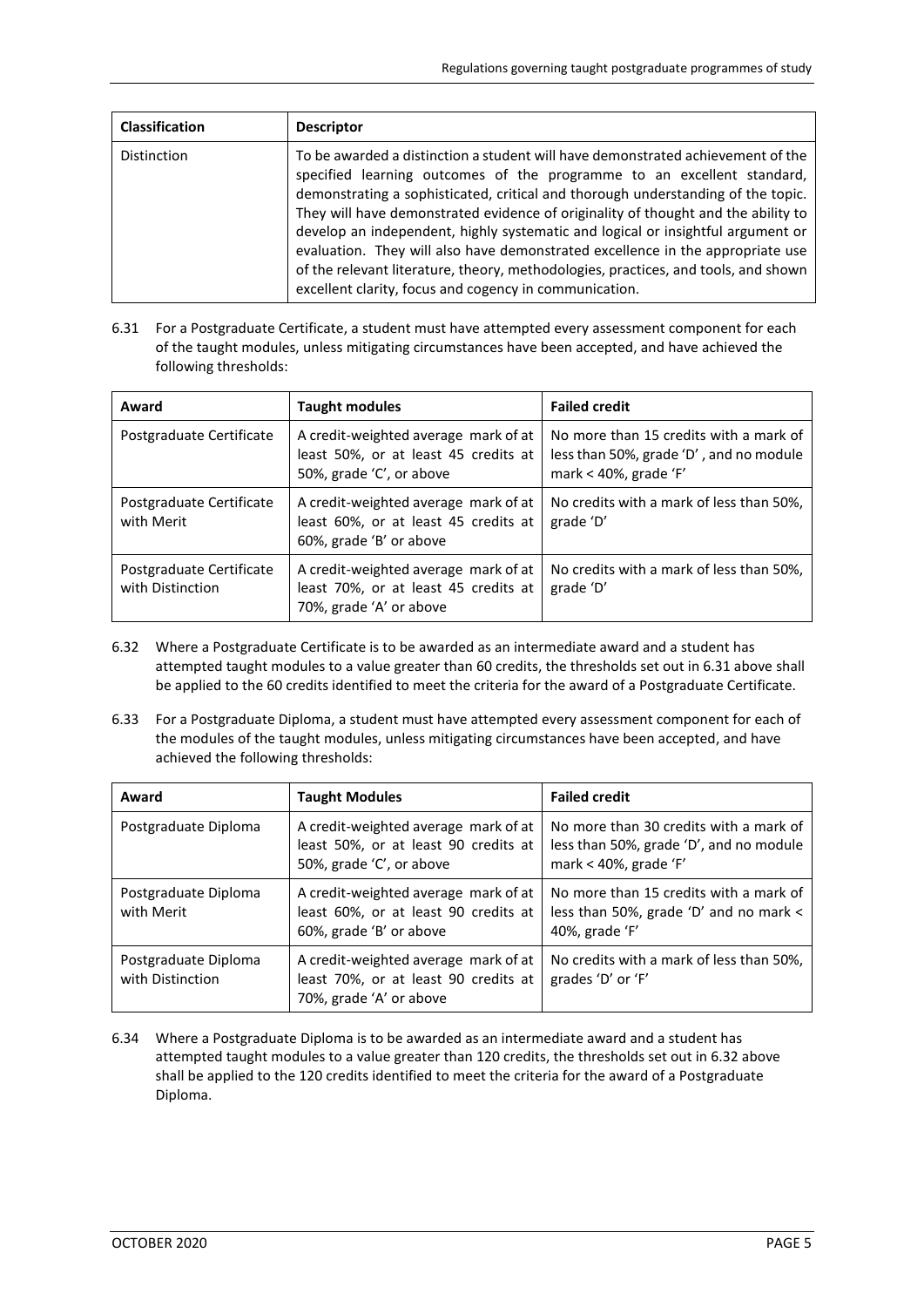6.35 For a Masters programme with a structure of 150 credits of taught modules and a dissertation/research project of 30 credits, a student must have attempted every assessment component for each of the taught modules, unless mitigating circumstances have been accepted, and have achieved the following thresholds:

| Award                                           | Performance                                                                                                                                                                                                                              | <b>Failed credit</b>                                                                                       |
|-------------------------------------------------|------------------------------------------------------------------------------------------------------------------------------------------------------------------------------------------------------------------------------------------|------------------------------------------------------------------------------------------------------------|
| <b>Masters Degree</b>                           | A dissertation/project mark of at least<br>50% (grade C) and<br>Either:<br>an overall credit-weighted<br>a)<br>average mark of at least<br>50% or<br>at least 120 credits at 50%<br>b)<br>or above from the taught<br>modules, (grade C) | No more than 30 credits with a mark of<br>less than 50%, grade 'D', and no module<br>mark < 40%, grade 'F' |
| <b>Masters</b><br>Degree<br>with<br>Merit       | A dissertation/project mark of at least<br>60% (grade B) and<br>Either:<br>an overall credit-weighted<br>a)<br>average mark of at least<br>60% or<br>at least 75 credits at 60% or<br>b)<br>above from the taught<br>modules, (grade B)  | No more than 15 credits with a mark of<br>less than 50%, grade 'D' and no mark <<br>40%, grade 'F'         |
| Masters<br>with<br>Degree<br><b>Distinction</b> | A dissertation/project mark of at least<br>70% (grade A) and<br>Either:<br>an overall credit-weighted<br>a)<br>average mark of at least<br>70% or<br>at least 75 credits at 70% or<br>b)<br>above from the taught<br>modules, (grade A)  | No credits with a mark of less than 50%,<br>grades 'D' or 'F'                                              |

6.36 For a Masters programme with a structure of 120 credits of taught modules and a dissertation/research project of 60 credits, a student must have attempted every assessment component for each of the taught modules, unless mitigating circumstances have been accepted, and have achieved the following thresholds:

| Award                 | Performance                                                                                                                                          | <b>Failed credit</b>                                                                                       |
|-----------------------|------------------------------------------------------------------------------------------------------------------------------------------------------|------------------------------------------------------------------------------------------------------------|
| <b>Masters Degree</b> | A dissertation/project mark of at least<br>50% (grade C) and<br>Either:<br>an overall credit-weighted<br>a)<br>average mark of at least<br>$50\%$ or | No more than 30 credits with a mark of<br>less than 50%, grade 'D', and no module<br>mark < 40%, grade 'F' |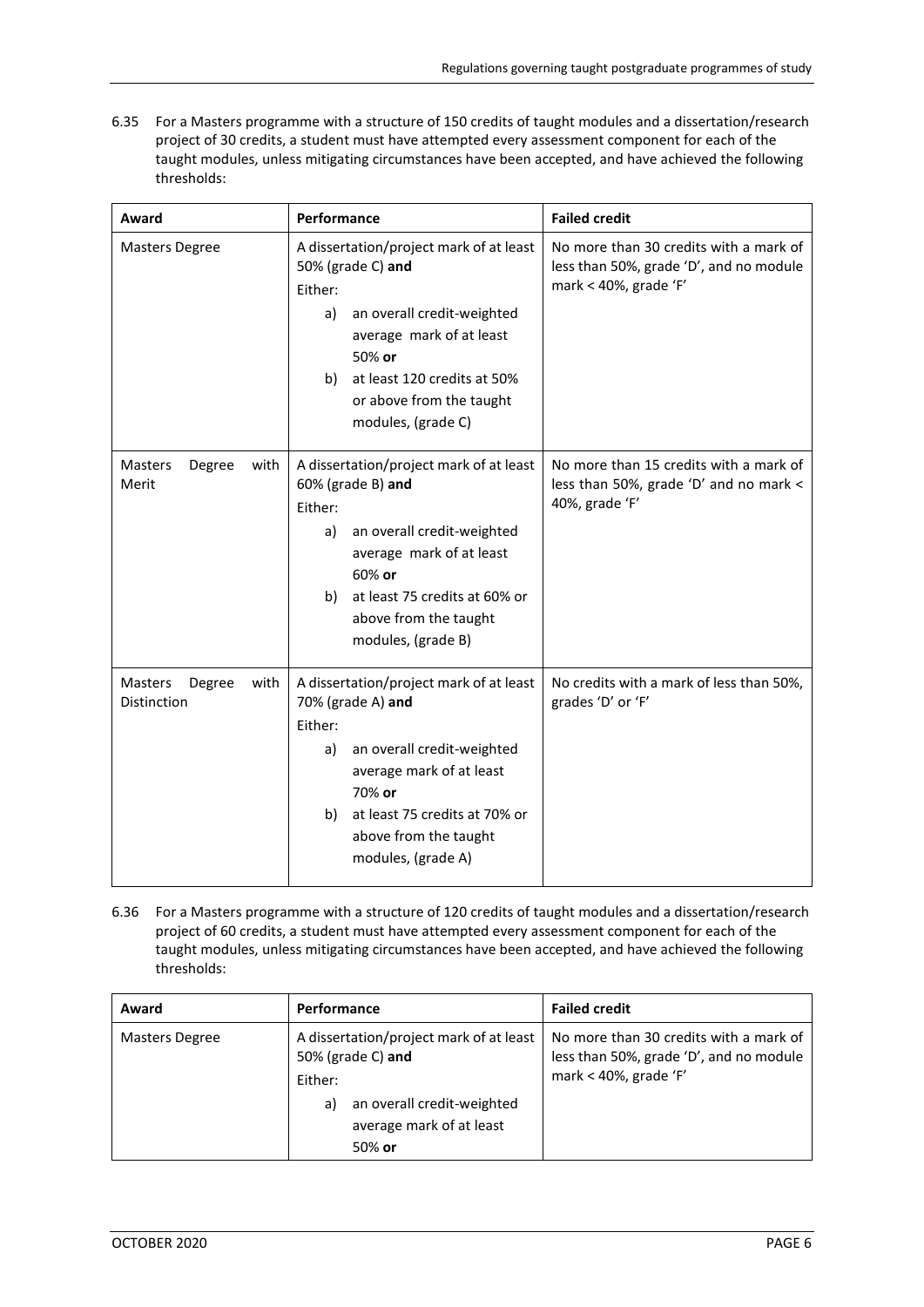| Award                                           | Performance                                                                                                                                                                                                                               | <b>Failed credit</b>                                                                               |
|-------------------------------------------------|-------------------------------------------------------------------------------------------------------------------------------------------------------------------------------------------------------------------------------------------|----------------------------------------------------------------------------------------------------|
|                                                 | at least 90 credits at 50% or<br>b)<br>above from the taught<br>modules, (grade C)                                                                                                                                                        |                                                                                                    |
| Degree<br><b>Masters</b><br>with<br>Merit       | A dissertation/project mark of at least<br>$60%$ (grade B) and<br>Either:<br>an overall credit-weighted<br>a)<br>average mark of at least<br>60% or<br>at least 60 credits at 60% or<br>b)<br>above from the taught<br>modules, (grade B) | No more than 15 credits with a mark of<br>less than 50%, grade 'D' and no mark <<br>40%, grade 'F' |
| Degree<br>with<br><b>Masters</b><br>Distinction | A dissertation/project mark of at least<br>70% (grade A) and<br>Either:<br>an overall credit-weighted<br>a)<br>average mark of at least<br>70% or<br>at least 60 credits at 70% or<br>b)<br>above from the taught<br>modules, (grade A)   | No credits with a mark of less than 50%,<br>grades 'D' or 'F'                                      |

6.37 For a Masters programme with a structure of 90 credits of taught modules and a dissertation/research project of 90 credits, a student must have attempted every assessment component for each of the taught modules, unless mitigating circumstances have been accepted, and have achieved the following thresholds:

| Award          | Performance                                                                                                                                                                                                                             | <b>Failed credit</b>                                                                                       |
|----------------|-----------------------------------------------------------------------------------------------------------------------------------------------------------------------------------------------------------------------------------------|------------------------------------------------------------------------------------------------------------|
| Masters Degree | A dissertation/project mark of at least<br>50% (grade C) and<br>Either:<br>an overall credit-weighted<br>a)<br>average mark of at least<br>$50\%$ or<br>b) at least 60 credits at 50% or<br>above from the taught<br>modules, (grade C) | No more than 30 credits with a mark of<br>less than 50%, grade 'D', and no module<br>mark < 40%, grade 'F' |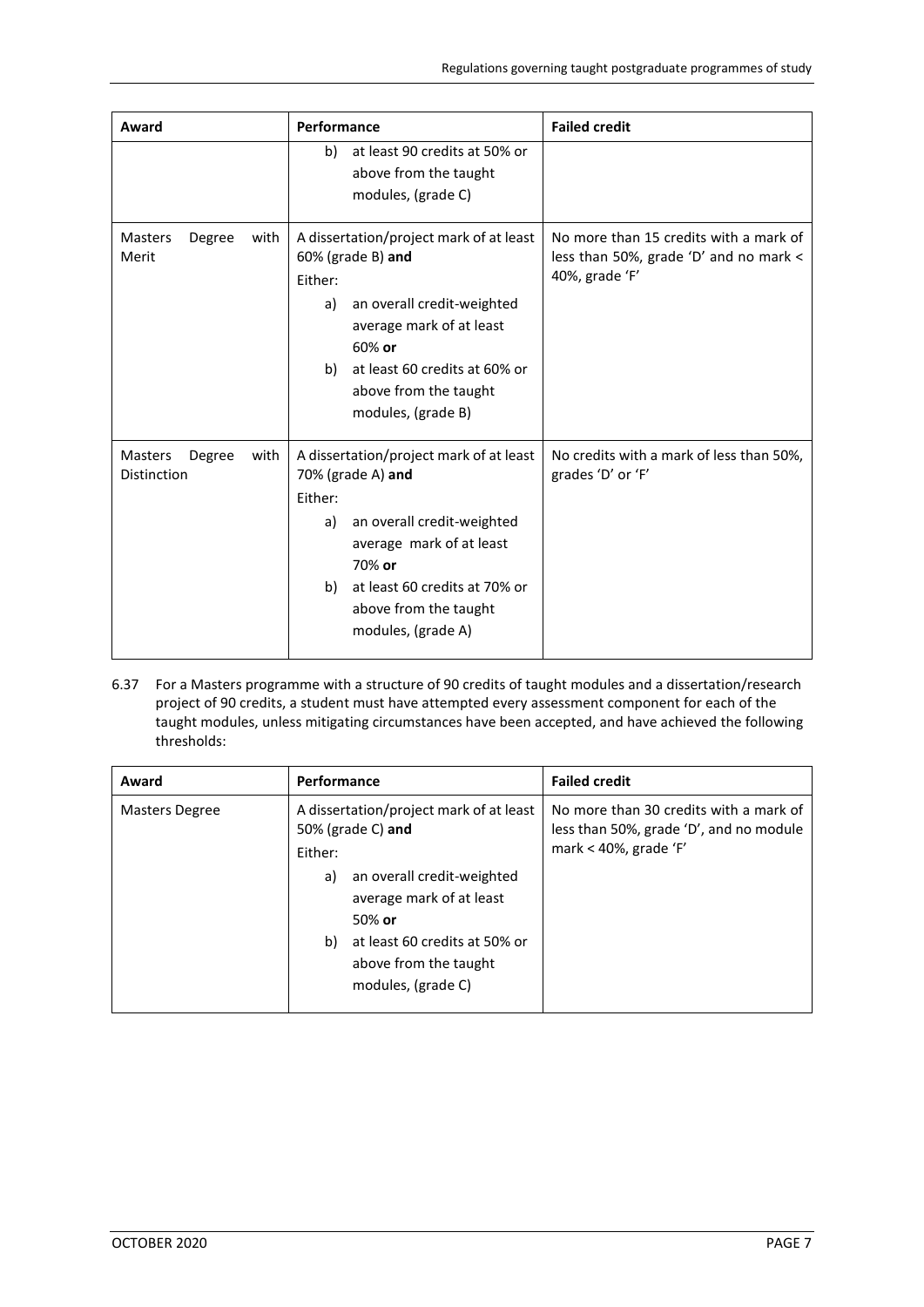| Award                         |        |      | Performance                                                                                                                                                                                                                                | <b>Failed credit</b>                                                                               |
|-------------------------------|--------|------|--------------------------------------------------------------------------------------------------------------------------------------------------------------------------------------------------------------------------------------------|----------------------------------------------------------------------------------------------------|
| <b>Masters</b><br>Merit       | Degree | with | A dissertation/project mark of at least<br>$60\%$ (grade B) and<br>Either:<br>an overall credit-weighted<br>a)<br>average mark of at least<br>$60\%$ or<br>b) at least 45 credits at 60% or<br>above from the taught<br>modules, (grade B) | No more than 15 credits with a mark of<br>less than 50%, grade 'D' and no mark <<br>40%, grade 'F' |
| Masters<br><b>Distinction</b> | Degree | with | A dissertation/project mark of at least<br>70% (grade A) and<br>Either:<br>an overall credit-weighted<br>a)<br>average mark of at least<br>70% or<br>b) at least 45 credits at 70% or<br>above from the taught<br>modules, (grade A)       | No credits with a mark of less than 50%,<br>grades 'D' or 'F'                                      |

6.38 For a Masters programme with a structure of 60 credits of taught modules and a dissertation/research project of 120 credits, a student must have attempted every assessment component for each of the taught modules, unless mitigating circumstances have been accepted, and have achieved the following thresholds:

| Award                                     | Performance                                                                                                                                                                                                                               | <b>Failed credit</b>                                                                                       |  |
|-------------------------------------------|-------------------------------------------------------------------------------------------------------------------------------------------------------------------------------------------------------------------------------------------|------------------------------------------------------------------------------------------------------------|--|
| <b>Masters Degree</b>                     | A dissertation/project mark of at least<br>50% (grade C) and<br>Either:<br>an overall credit-weighted<br>a)<br>average mark of at least<br>50% or<br>at least 30 credits at 50% or<br>b)<br>above from the taught<br>modules, (grade C)   | No more than 30 credits with a mark of<br>less than 50%, grade 'D', and no module<br>mark < 40%, grade 'F' |  |
| Degree<br>with<br><b>Masters</b><br>Merit | A dissertation/project mark of at least<br>$60%$ (grade B) and<br>Either:<br>an overall credit-weighted<br>a)<br>average mark of at least<br>60% or<br>at least 30 credits at 60% or<br>b)<br>above from the taught<br>modules, (grade B) | No more than 15 credits with a mark of<br>less than 50%, grade 'D' and no mark $\lt$<br>40%, grade 'F'     |  |